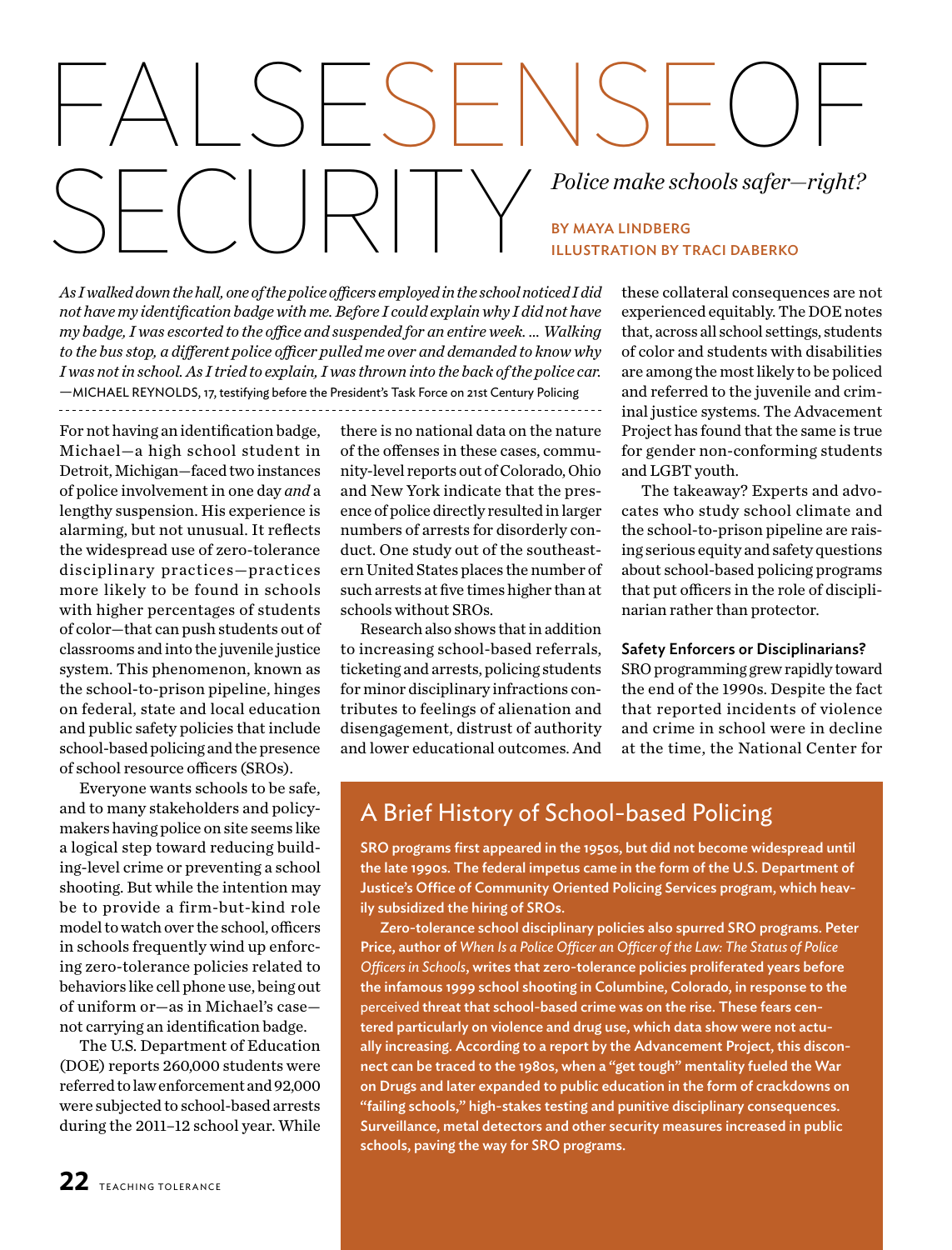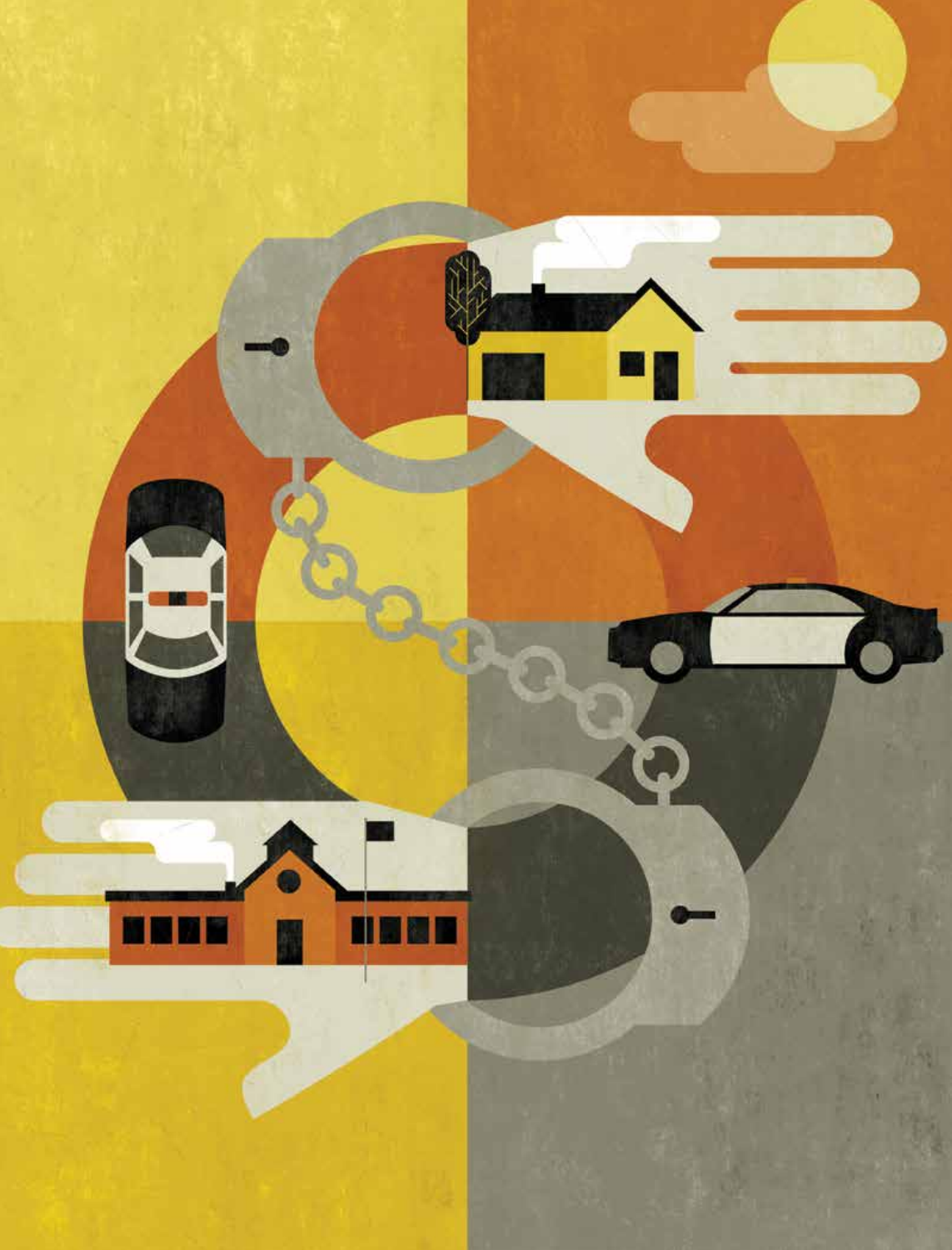Education Statistics' *Indicators of School Crime and Safety: 2013* report states that the percentage of students age 12 to 18 reporting the presence of security guards and/ or police officers in their school increased from 54 percent in 1999 to 70 percent in 2003.

Recent calls for more SRO programs came after the Sandy Hook tragedy, according to Dignity in Schools Campaign (DSC) Communications Coordinator Nancy Trevino. The DSC—a coalition of local grassroots and advocacy groups in 24 states-is at the forefront of efforts to find local and national alternatives to zero-tolerance policies and school-based policing.

"After the Sandy Hook shooting in 2012, we saw a big increase … of representatives in different states wanting to increase police in schools to make schools safer," Trevino says. "Time and time again, members of our coalition have stated that it's not the best response [for] creating safer school climates."

Sarah Camiscoli, an educator at a 6–12 public school in the Bronx, serves on the organizing council of Teachers Unite, a DSC member organization made up of public school educators in New York City focused on reforming inequitable discipline practices. "What we've seen is that when … school shootings happen, they happen predominantly in communities that are more affluent," she says. "It's not in schools that have a high demographic of young people of color. But when these conversations start, the first schools that they want to increase security in or put these officers in are low-income communities where the demographic [is] people of color."

Camiscoli is right. According to the Justice Policy Institute's *Education Under Arrest* report, children of color are more likely to attend schools with SRO programs. Other factors that increase student-SRO interaction include attending a large school (1,000+ students) or attending a school in an urban or high-poverty area. A policy



report by the Congressional Research Service states that schools with SRO programs are more likely to have patrolled grounds and security inspections. While not a universal experience, a distinct pattern emerges: Youth who attend schools with SROs are more likely to be black or Latino, to be poor, to experience highly restrictive and monitored learning environments *and* to be arrested for minor infractions.

When she asked students (organizers for the advocacy group IntegrateNYC4me) how it felt to attend a school that was patrolled by police, Camiscoli received answers like "They're always looking at us," "Just because we are in a school with lots of black and Latino students doesn't mean we need police" and "Police can help us, but cops being around too much feels like something is wrong." And on the subject of passing through a metal

## What Is an SRO?

There is no definitive job description for all school resource officers, but the **Congressional Research Service offers** this aggregate description: "Law enforcement officers who engage in community-oriented policing activities and who are assigned to work in collaboration with schools and community-based organizations." In some localities, SROs—also called school safety officers, school police officers or school liaison officers-are employees of the local police department; in others, they are employees of the school district's independent police department.

detector: "It's very uncomfortable to go through that experience."

Arrests and school climate aren't the only concerns. The Southern Poverty Law Center found that SROs in the Birmingham City Schools district in Alabama used a pepper spray/tear gas combination to discipline hundreds of mostly African-American high school students from 2006 to 2011. When bystanders are included, the number of students affected exceeds 1,000.

### Recipe for Success?

Given all the potential pitfalls, what practices will put SROs in the best position to truly help students and schools? Deputy Chris Burke, a highly trained SRO in Durango, Colorado, says, "With me being in uniform, I try to make myself approachable, if a student's going to have a problem, to feel safe and to come up and approach me about that." Burke recognizes that his relationships with students may be influenced by negative experiences with law enforcement *outside* of school, so relationship building is crucial. He connects with students over lunch, helps coordinate Teaching Tolerance's Mix It Up at Lunch Day, reads to students and counsels them on legal issues only if he receives permission from parents or guardians.

Maurice "Mo" Canady, executive director of The National Association of School Resource Officers (NASRO), emphasizes that SROs should *not* handle routine disciplinary matters. "When it comes to formal discipline, especially suspensions and expulsions, there's no place for law enforcement," Canady says. "We're very clear on that." He adds that effective SRO programs should be an ongoing collaboration between the school, the law enforcement agency and properly selected officers who receive comprehensive training tailored for the school setting. "It's almost like a three-legged stool," Canady says. "If you remove one of these legs, the program is bound to fail."

In many school districts and schools, however, one or more of the "legs" in